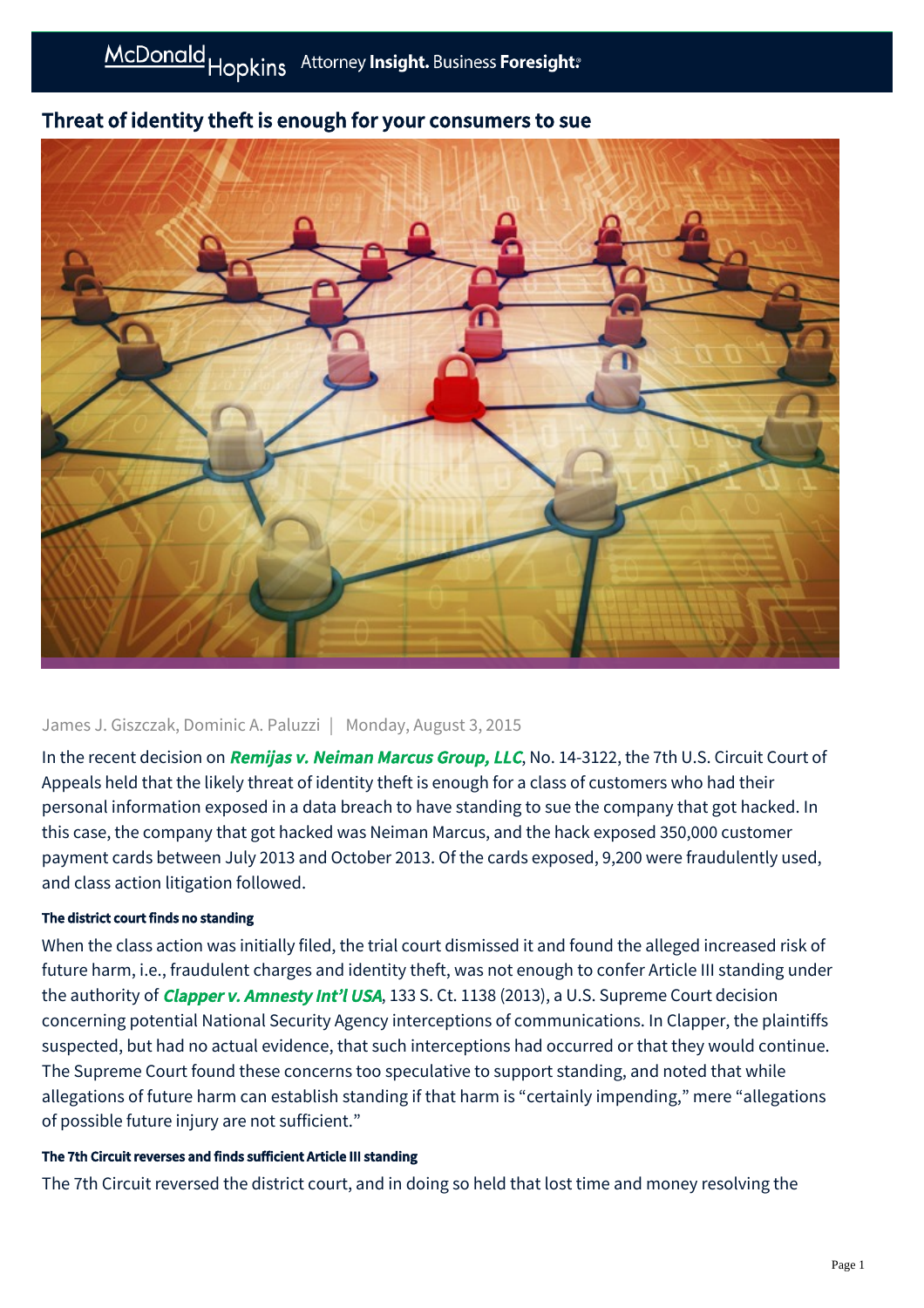fraudulent charges, and lost time and money protecting against future identity theft, were enough to confer standing for consumers to bring suit. The court said "customers should not have to wait until hackers commit identity theft or credit card fraud in order to give the class standing, because there is an 'objectively reasonable likelihood' that such an injury will occur." The court, however, did make clear some of the injuries the plaintiffs were claiming were not enough to confer standing, including plaintiffs' allegations that they overpaid for Neiman Marcus' products and lost their private information were not enough for an injury in fact to confer standing.

The 7th Circuit distinguished its holding from Clapper and found that Clapper only stops a suit for speculative future harm. The key difference between Clapper and Remijas was the speculative nature of plaintiffs' harm. In Clapper, the plaintiff merely suspected they would be harmed and had no evidence that they actually had been harmed or would be harmed. The Neiman Marcus consumers, however, actually had their payment card data taken, which made the potential for misuse of their information not unduly speculative. As such, the court found that the costs to avoid potential injury to consumers' credit were cognizable harm for purposes of standing.

As the court also noted: "[a]t this stage in the litigation, it is plausible to infer that the plaintiffs have shown a substantial risk of harm from the Neiman Marcus data breach." In addition, the purchase of credit monitoring services comes "at a price that is more than de minimis" and thus "easily qualifies as a concrete injury."

## Article III standing post-Clapper

Since the Clapper decision, many federal district courts have rejected arguments that possible future injury is sufficient to confer standing and concluded that risk of future harm is not enough.

- See Polanco v. Omnicell, Inc., 988 F. Supp. 2d 451 (D.N.J. 2013);
- In re Barnes & Noble Pin Pad Litig., No. 12-8617, 2013 WL 4759588 (N.D. Ill. Sept. 3, 2013); and
- Yunker v. Pandora Media, Inc., No. 11-3113, 2012 WL 1282980 (N.D. Cal. Mar. 26, 2013).

But now, the 7th Circuit joins the 1st Circuit and a few district courts in recognizing that consumer standing can be based on costs to mitigate potential credit impairment or injury flowing from a data breach.

- See Anderson v. Hannaford Bros., 659 F.3d 151 (1st Cir. 2011);
- In re Adobe Sys. Inc. Privacy Litig., No. 13?CV?05226?LHK, 2014 WL 4379916 (N.D. Cal. Sept. 4, 2014); and
- In re Target Corp. Data Sec. Breach Litig., MDL 14?2522 (PAM/JJK), 2014 WL 7192478 (D. Minn. Dec. 18, 2014).

### Where does Spokeo come into play?

Notably, the 7th Circuit was careful to distinguish the standing issue before it in Remijas from the standing issue certified by the U.S. Supreme Court in Spokeo Inc. v. Robins, No. 13-1339, cert. granted (2015) (16 CLASS 520, May 8, 2015). While Spokeo concerns Article III standing in a case about a website's publication of false information in violation of the Fair Credit Reporting Act, it is still a one-to-watch case for data privacy professionals because the question to be decided is whether "Congress may confer Article III standing upon a plaintiff who suffers no concrete harm…by authorizing a private right of action based on a bare violation of the statute." So, while Spokeo concerns the FCRA, if the Supreme Court finds that a concrete injury is necessary for Article III standing, it may have a significant impact on questions